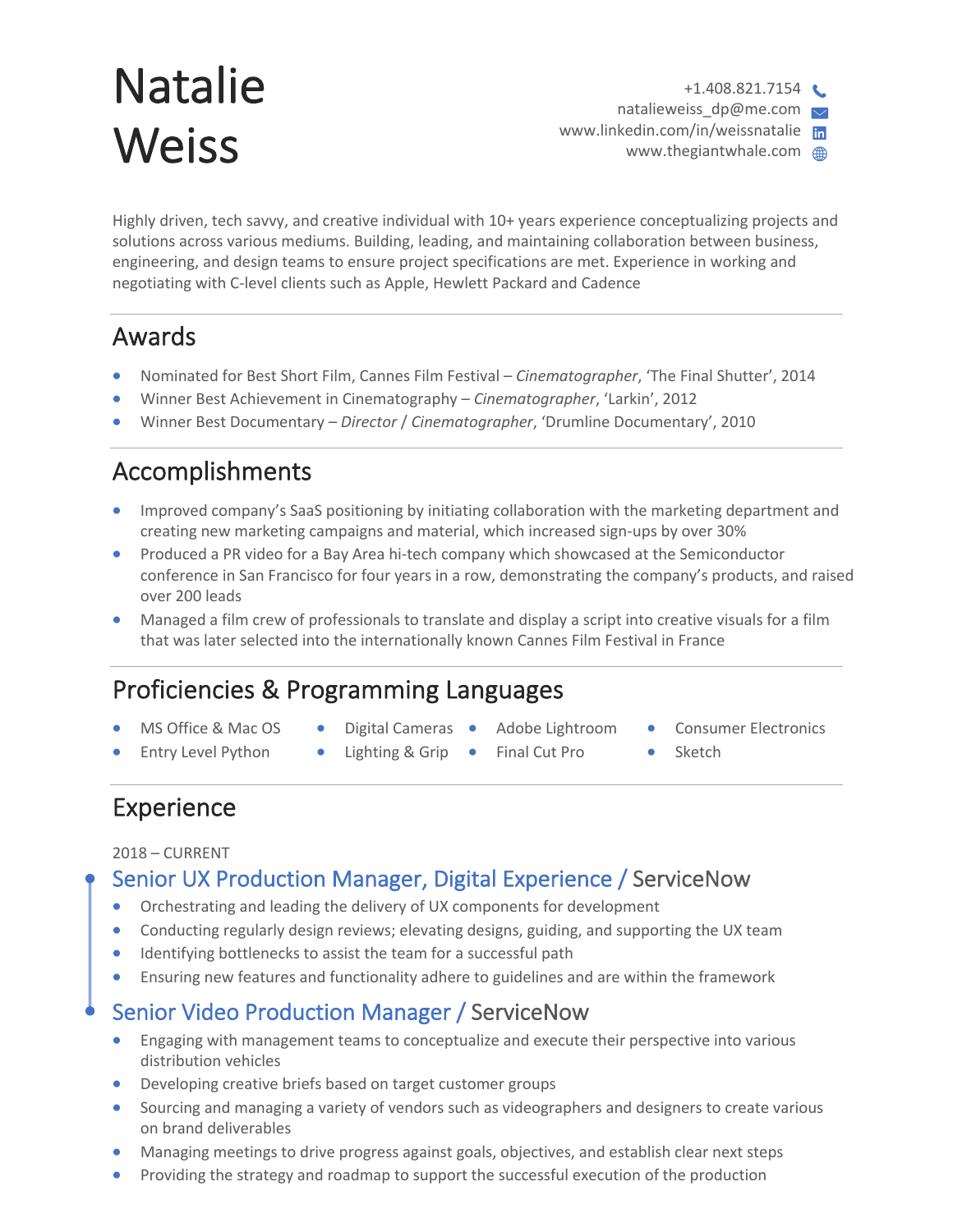2016 – 2018

### Creative Director & Customer Relations Manager / The Giant Whale

- Building partnerships, managing and nurturing existing ones
- Responsible for presenting technical media concepts and solutions effectively to align with client's requirements and critical business needs. Assessing all risks as well as benefits
- Maintain client satisfaction by proactively identifying, communicating, and recommending strongest solutions within usage of product
- Manage technical and creative teams to ensure business objectives are met ongoing customer alignment to guarantee expectations

#### $2017 - 2018$

# Marketing Communications Manager / Cadence Design Systems

- Lead the Video and Photo productions relating to web and event content
- Created large scale product training and tutorial videos used throughout Cadence business departments
- Worked on campaign development, product launches, and customer testimonial videos
- Collaborated with product marketing, legal, HR, IT, and business teams to ensure consistent branding and company mission
- Generated new concepts in line with marketing requirements using videography, editing and design

### $2015 - 2016$ Video & UI/UX Project Manager / Apple [PPT Solutions Inc.]

- Managed the development of internal video related products and advised on types of cameras, lighting, and appropriate codecs for the release of live video streaming to over a million users worldwide
- Technical liaison between software engineering and UI/UX team to develop and maintain functional designs through the use of Xcode and Sketch
- Meeting target of software functionality and usage productivity of the Apple Online Store internal software by communicating strategies for improvement of UI / UX layouts
- Gathered analysis and feedback from user testing and relayed back to R&D team
- Utilizing my technology scale of interest in the consumer electronics field: Implemented visual concept designs and requirements to engineers in order to solve and improve user experience

#### 2013 – 2014

### Account Manager / Payoneer

- Generated impactful campaign content to drive new business and sustaining existing partners by cross-functional collaboration with the marketing department resulting in 30% user sign-up growth
- Upheld client satisfaction and retain-ability by maintaining daily communication which resulted in yearly renewals of purchase orders totaling at sums of \$250K per client
- Worked with R&D and marketing team to improve technical software gaps existing within the customers' platforms and updated metrics using Salesforce